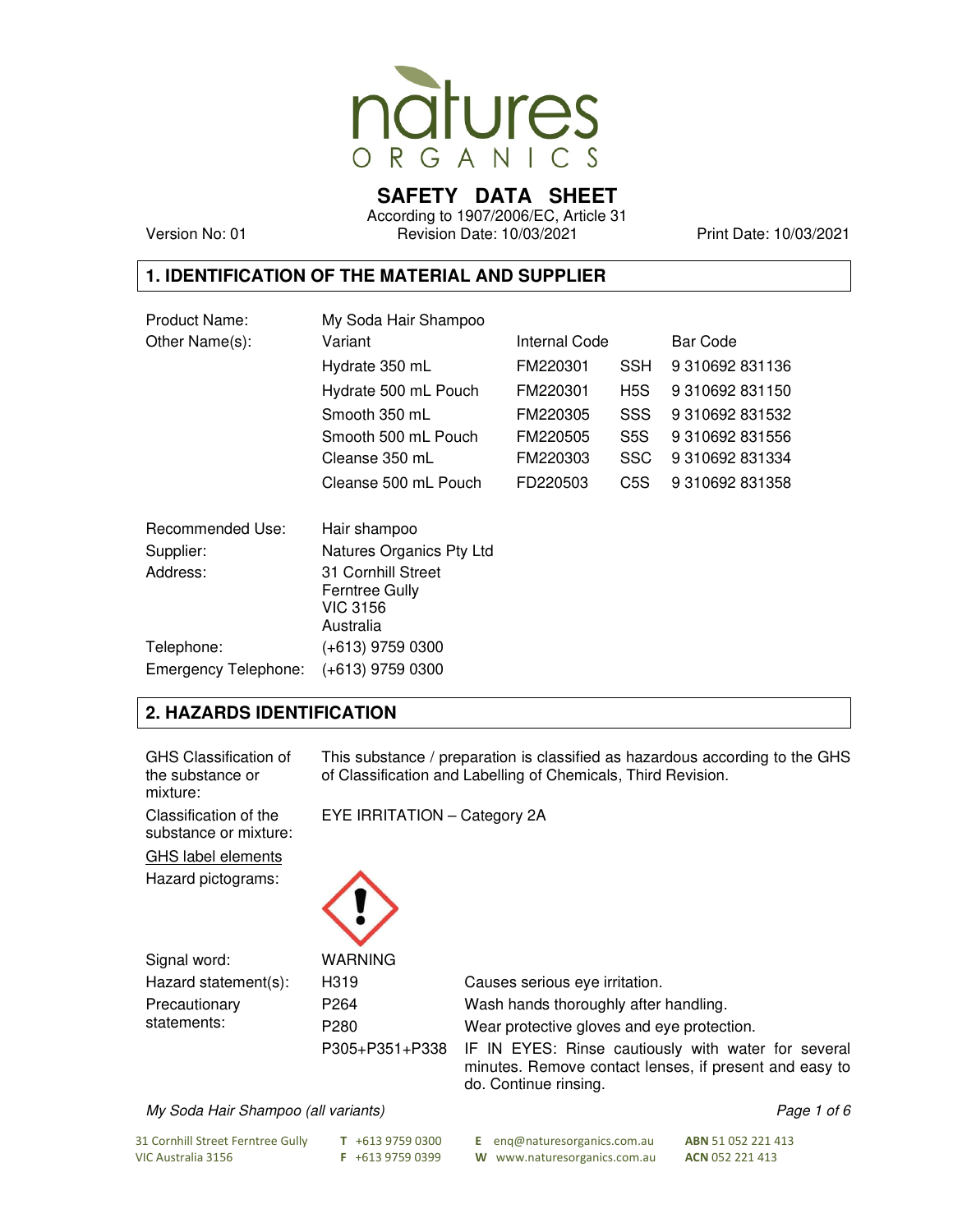### **3. COMPOSITION / INFORMATION ON INGREDIENTS**

| <b>Chemical Name</b>            | <b>CAS Number</b> | Proportion (%) |
|---------------------------------|-------------------|----------------|
| Coco Glucoside                  | 110615-47-9       | < 10           |
| Disodium Laureth Sulfosuccinate | 39354-45-5        | < 10           |
| Cocamidopropyl Betaine          | 61789-40-0        | < 10           |
| PEG-12 Dimethicone              | 68937-54-2        | < 1            |
| Phenoxyethanol                  | 122-99-6          | < 1            |
| Sodium Sulphate                 | 7757-82-6         | < 1            |
| Sodium Benzoate                 | 532-32-1          | < 1            |
| Potassium Sorbate               | 24634-61-5        | 1 >            |
|                                 |                   |                |

Ingredients determined not to be hazardous - To 100%

The authorities of the European Community have selected 26 fragrance ingredients which are considered to be potential allergens. If any of these 26 fragrance ingredients are determined to be present at a level of 10 ppm (= 0.001%) or more in a leave-on personal care product or at a level of 100 ppm (= 0.01%) or more in a rinse-off personal care product or detergent product, then they must be included as an ingredient on the product label if the product is to be sold in the European Community. Whilst Australian legislation and regulations for personal care products and detergent products does not require such ingredient disclosure, it is provided below in the interests of transparency and to assist consumers in making an informed choice.

Variant Fragrance ingredients which are considered to be potential allergens present in the product at a level of 100 ppm (=0.01%) or more

| Hydrate: | Hexyl Cinnamal | CAS 101-86-0 | $0.02\%$ |
|----------|----------------|--------------|----------|
| Cleanse: | Hexyl Cinnamal | CAS 101-86-0 | $0.02\%$ |
| Smooth:  | Hexyl Cinnamal | CAS 101-86-0 | $0.02\%$ |

### **4. FIRST AID MEASURES**

| Ingestion:                   | Rinse mouth out with water. Do not induce vomiting. Give plenty of water to<br>drink. If irritation develops and persists, seek medical advice or contact the<br>Poisons Information Centre (phone Australia 13 1126, NZ 0800 764 766). |
|------------------------------|-----------------------------------------------------------------------------------------------------------------------------------------------------------------------------------------------------------------------------------------|
| Eye:                         | Immediately hold eyes open and flush with water for at least 15 minutes. If<br>irritation persists, seek medical advice.                                                                                                                |
| Skin:                        | Wipe off excess with tissue or towel. Remove contaminated clothing. Wash<br>well with water. Seek medical advice if irritation occurs.                                                                                                  |
| Inhaled:                     | Not applicable.                                                                                                                                                                                                                         |
| <b>First Aid Facilities:</b> | Workcover recommended first aid facilities appropriate to the size of the<br>workplace.                                                                                                                                                 |
| Advice to Doctor:            | Treat symptomatically.                                                                                                                                                                                                                  |

### **5. FIRE FIGHTING MEASURES**

Extinguishing media: Water spray or fog. Foam, dry chemical powder or carbon dioxide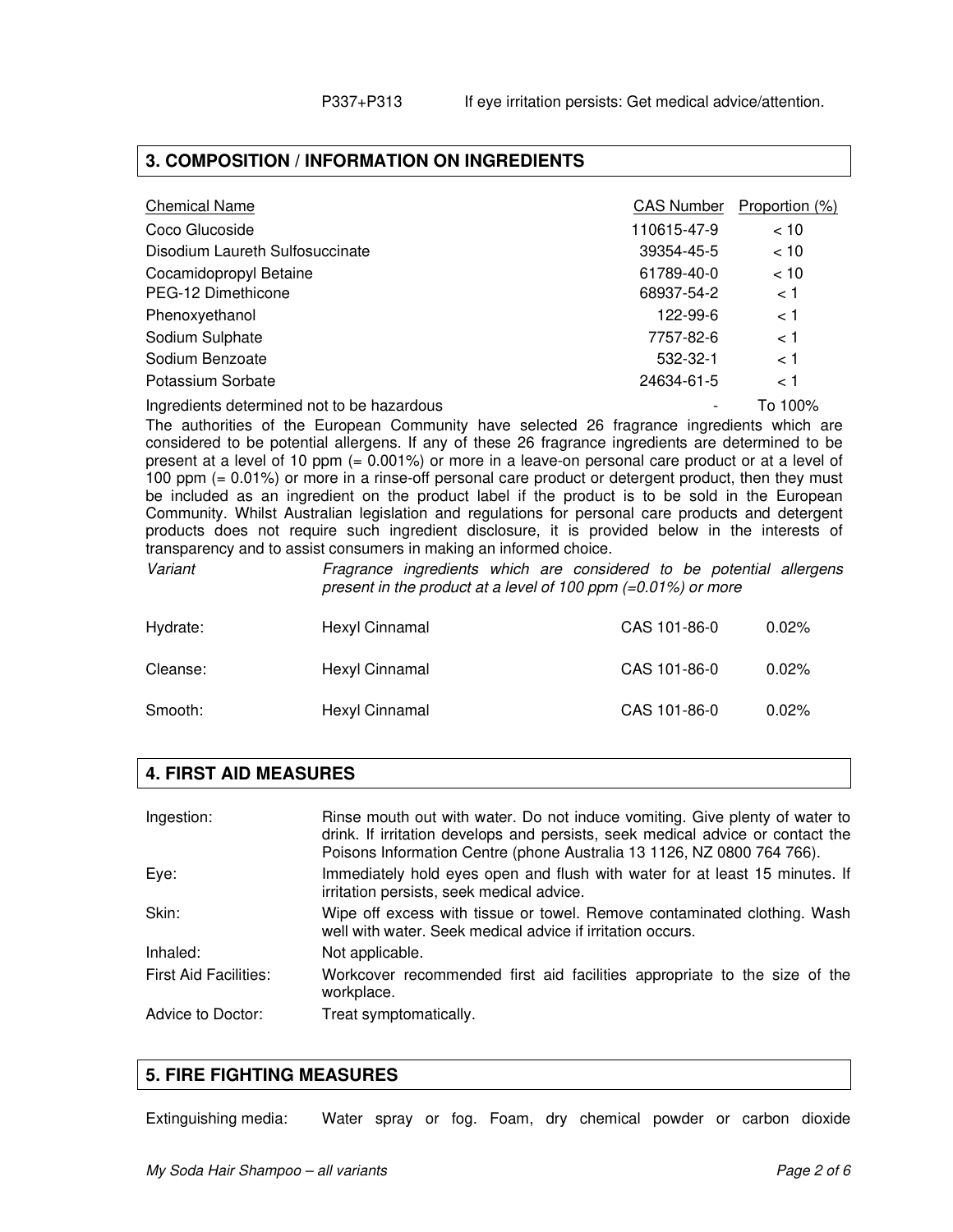extinguishers.

| Hazards from                      | This mixture is not combustible under normal conditions. However, it will                                                                                                                                        |
|-----------------------------------|------------------------------------------------------------------------------------------------------------------------------------------------------------------------------------------------------------------|
| combustion products:              | break down under fire conditions and the hydrocarbon component will burn.<br>In a large fire, heating may produce toxic fumes containing carbon monoxide,<br>carbon dioxide, sulfur dioxide and nitrogen oxides. |
| Personal protective<br>equipment: | Fire fighters to wear self-contained breathing apparatus and suitable<br>protective clothing.                                                                                                                    |
| Hazchem code:                     | None assigned.                                                                                                                                                                                                   |

## **6. ACCIDENTAL RELEASE MEASURES**

Emergency procedures: Slippery when spilt. Avoid accidents, clean up immediately. Wear appropriate protective equipment during clean-up.

Methods and materials for containment and clean up:

Contain spill to prevent contamination of drains / waterways. Use absorbent material such as sand or earth. Collect and seal in properly labelled containers for disposal in accordance with local regulations. Wash area down with water to remove residual material.

## **7. HANDLING AND STORAGE**

| Precautions for safe<br>handling: | Avoid eye contact. Follow product label directions. Repeated or prolonged<br>skin contact should be avoided.                                                          |
|-----------------------------------|-----------------------------------------------------------------------------------------------------------------------------------------------------------------------|
| Conditions for safe<br>storage:   | Store in original containers in a cool (below 30°C), dry, well-ventilated area<br>and out of direct sunlight. Store away from foodstuffs and foodstuff<br>containers. |
| Storage incompatibility:          | None known.                                                                                                                                                           |

# **8. EXPOSURE CONTROLS / PERSONAL PROTECTION**

| Ingredient                                                                 |                                                                                                           | CAS No. (a)                   |                    | <b>TWA</b>                        |                    | <b>STEL</b>  |          | <b>Notices</b>                                                                    |
|----------------------------------------------------------------------------|-----------------------------------------------------------------------------------------------------------|-------------------------------|--------------------|-----------------------------------|--------------------|--------------|----------|-----------------------------------------------------------------------------------|
|                                                                            |                                                                                                           |                               | ppm <sup>(b)</sup> | $mg/m^{3}$ (c)                    | ppm <sup>(b)</sup> | $mg/m^3$ (c) | Category |                                                                                   |
|                                                                            |                                                                                                           |                               |                    |                                   |                    |              |          |                                                                                   |
| where:                                                                     |                                                                                                           |                               |                    |                                   |                    |              |          |                                                                                   |
| TWA<br>$=$                                                                 |                                                                                                           | Time Weighted average         |                    |                                   |                    |              |          |                                                                                   |
| STEL<br>$=$                                                                |                                                                                                           | Short Term Exposure Limit     |                    |                                   |                    |              |          |                                                                                   |
| (1)                                                                        |                                                                                                           | Environment [NOHSC:1003 1995] |                    |                                   |                    |              |          | Worksafe Australia Exposure Standard for Atmospheric Contaminants in Occupational |
| (a)                                                                        |                                                                                                           |                               |                    |                                   |                    |              |          |                                                                                   |
|                                                                            | CAS No. (Chemical Abstracts Service) is a unique identifying number that is assigned to<br>each chemical. |                               |                    |                                   |                    |              |          |                                                                                   |
| (b)                                                                        | Parts of vapour or gas per million of contaminated air by volume at 25°C and 1 atm.                       |                               |                    |                                   |                    |              |          |                                                                                   |
| (c)                                                                        | Milligrams of substance per cubic metre of air.                                                           |                               |                    |                                   |                    |              |          |                                                                                   |
| Sk<br>Absorption through the skin may be a significant source of exposure. |                                                                                                           |                               |                    |                                   |                    |              |          |                                                                                   |
| Biological limit values:                                                   |                                                                                                           |                               | Not available      |                                   |                    |              |          |                                                                                   |
| Engineering controls:                                                      |                                                                                                           |                               |                    | None under normal use conditions. |                    |              |          |                                                                                   |
| Personal protective                                                        |                                                                                                           | Eyes:                         |                    | Generally not required.           |                    |              |          |                                                                                   |
| equipment:                                                                 |                                                                                                           | Hands:                        |                    | Generally not required.           |                    |              |          |                                                                                   |
|                                                                            |                                                                                                           |                               | Respiratory:       | product.                          |                    |              |          | Not normally a hazard due to the non-volatile nature of the                       |
|                                                                            |                                                                                                           | Other:                        |                    | the toilet.                       |                    |              |          | Always wash hands before smoking, eating, drinking or using                       |

National exposure standards: Australia (1)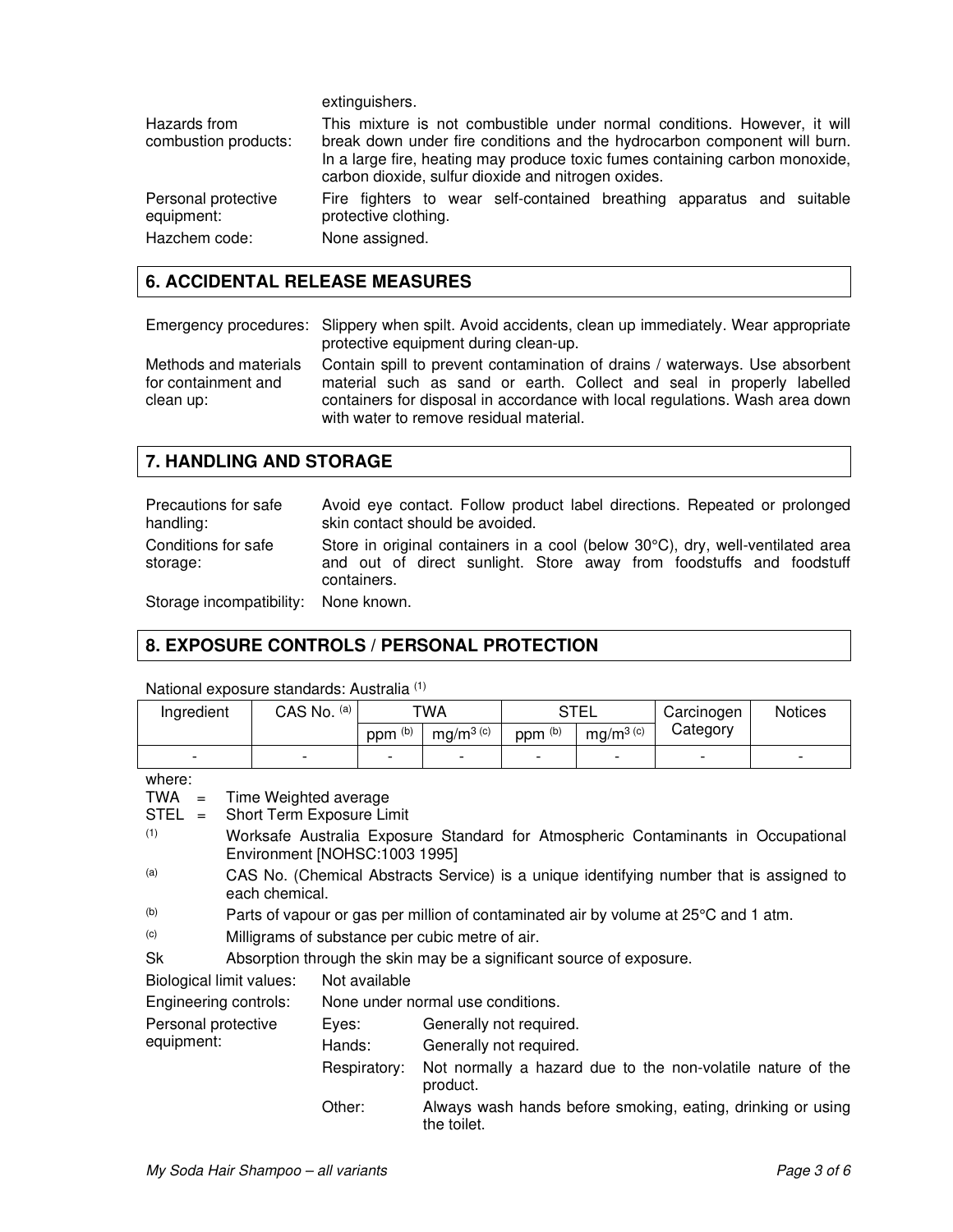# **9. PHYSICAL AND CHEMICAL PROPERTIES**

| Appearance                          | Viscous translucent colourless liquid. |
|-------------------------------------|----------------------------------------|
| Odour                               | Characteristic floral odour.           |
| pH (5% solution)                    | Approximately 5.0                      |
| Vapour Pressure (kPa)               | Not available                          |
| Boiling Point (°C)                  | Approximately 100°C (water)            |
| Melting Point $(°C)$                | Not available                          |
| Solubility in Water                 | Readily soluble                        |
| <b>Specific Gravity</b>             | Approximately 1.020 @ 20°C             |
| Flash Point (°C)                    | Not applicable                         |
| <b>Flammability Limits</b>          | Not flammable                          |
| Ignition Temperature                | Not available                          |
| <b>Specific Heat Value</b>          | Not available                          |
| <b>VOC Content</b>                  | $< 1\%$                                |
| <b>Evaporation Rate</b>             | Not available                          |
| Viscosity (cps)                     | Approximately 9,000 cps @ 20°C         |
| <b>Volatile Component</b>           | Approximately 85%                      |
| <b>Saturated Vapour</b><br>Pressure | Not available                          |
| Decomposition<br>Temperature        | Not available                          |

# **10. STABILITY AND REACTIVITY**

| Chemical stability:                  | Stable under normal conditions.                                      |
|--------------------------------------|----------------------------------------------------------------------|
| Conditions to avoid:                 | Excessive heat and direct sunlight.                                  |
| Incompatible materials: None known.  |                                                                      |
| Hazardous<br>decomposition products: | Carbon monoxide, carbon dioxide, sulfur dioxide and nitrogen oxides. |
| Hazardous reactions: None known.     |                                                                      |

# **11. TOXICOLOGICAL INFORMATION**

Potential health effects:

| Acute      |                                                                                                                                                                                                                                          |                                                                                                                                                                                                                                                                                                              |                                  |  |  |
|------------|------------------------------------------------------------------------------------------------------------------------------------------------------------------------------------------------------------------------------------------|--------------------------------------------------------------------------------------------------------------------------------------------------------------------------------------------------------------------------------------------------------------------------------------------------------------|----------------------------------|--|--|
| Swallowed: |                                                                                                                                                                                                                                          | May cause irritation if directly introduced to the mouth, throat and stomach.<br>Symptoms may include vomiting, abdominal pain, diarrhoea and nausea. The<br>ATE (Acute Toxicity Calculation) has been calculated to be $>$ 5000, so the<br>product is NOT considered to be toxic according to GHS criteria. |                                  |  |  |
|            | Ingredient                                                                                                                                                                                                                               | Oral $LD_{50}$ (rat)                                                                                                                                                                                                                                                                                         | Dermal LD <sub>50</sub> (rabbit) |  |  |
|            | Disodium Laureth<br>Sulfosuccinate                                                                                                                                                                                                       | > 2000 mg/kg                                                                                                                                                                                                                                                                                                 | $>$ 2000 mg/kg                   |  |  |
|            | Coco-Glucoside                                                                                                                                                                                                                           | > 2000 mg/kg                                                                                                                                                                                                                                                                                                 | $>$ 2000 mg/kg                   |  |  |
|            | Cocamidopropyl Betaine                                                                                                                                                                                                                   | 2335 mg/kg                                                                                                                                                                                                                                                                                                   | $>$ 2000 mg/kg                   |  |  |
| Eye:       | The eye irritation Category 2A score has been determined to be $> 1$ , so the<br>product is considered by GHS to cause Category 2A eye irritation. May cause<br>mild to moderate irritation to the eyes, including redness and stinging. |                                                                                                                                                                                                                                                                                                              |                                  |  |  |
| Skin:      | The skin irritation Category 2 score has been determined to be $<$ 1, so the                                                                                                                                                             |                                                                                                                                                                                                                                                                                                              |                                  |  |  |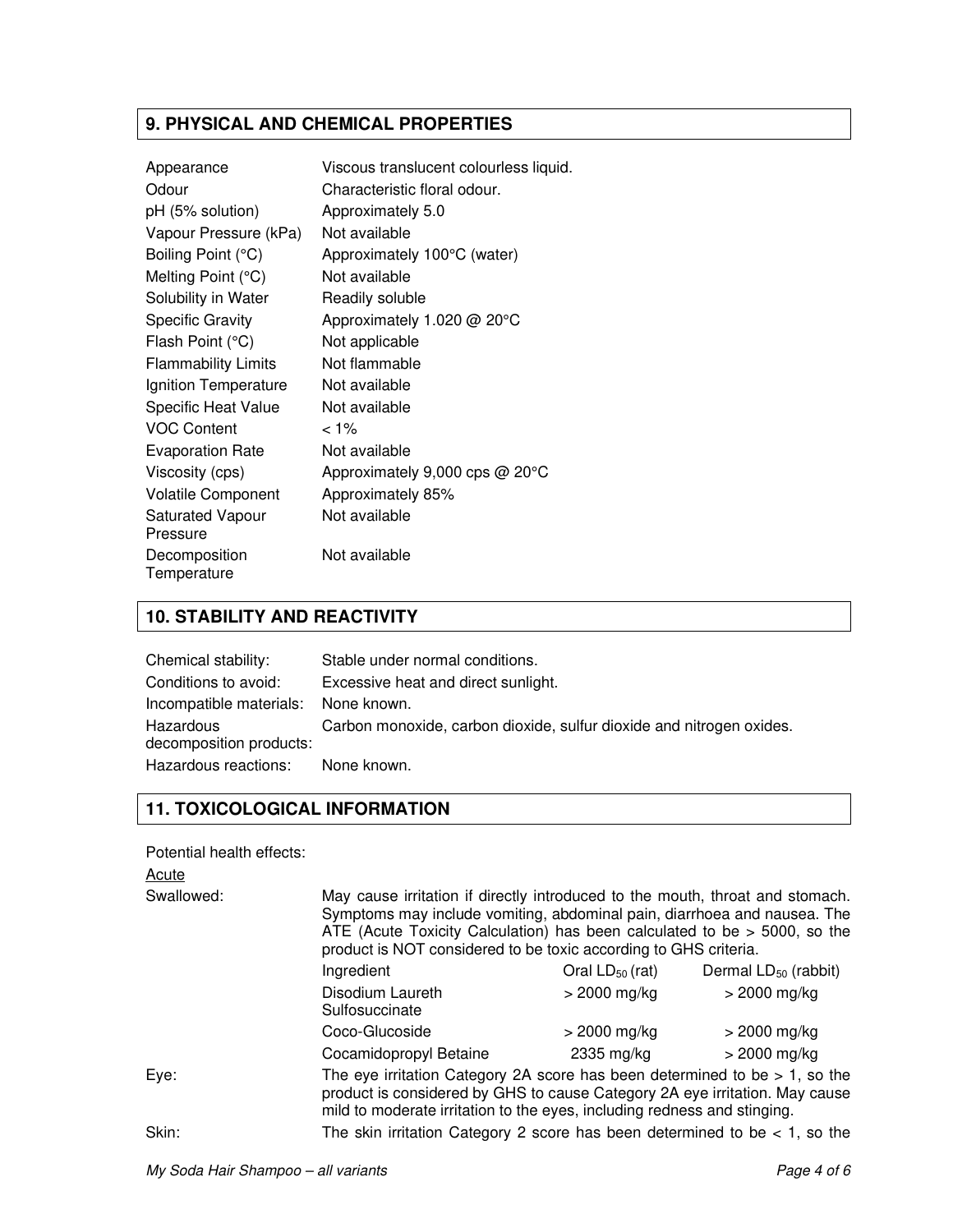|          | product is considered by GHS NOT to be a Category 2 skin irritant. However, |
|----------|-----------------------------------------------------------------------------|
|          | repeated or prolonged skin contact may lead to irritation.                  |
| Inhaled: | Not normally a hazard due to the non-volatile nature of the product.        |
| Chronic  | No information available.                                                   |

### **12. ECOLOGICAL INFORMATION**

| Ecotoxicity:                                          | Classified according to GHS as hazardous to the aquatic environment, acute<br>hazard Category 2 (1 < $LC50$ < 10) and as hazardous to the aquatic<br>environment, chronic hazard Category 3 (0.1 < NOEC or $EC_x$ < 1). The<br>product itself has not been tested, however the product has been classified<br>via summation of all ingredients contained in the product. |                 |                       |             |
|-------------------------------------------------------|--------------------------------------------------------------------------------------------------------------------------------------------------------------------------------------------------------------------------------------------------------------------------------------------------------------------------------------------------------------------------|-----------------|-----------------------|-------------|
|                                                       | Ingredient                                                                                                                                                                                                                                                                                                                                                               | $DID No.$ $(2)$ | $LG_{50}$ / $EC_{50}$ | <b>NOEC</b> |
|                                                       | Disodium Laureth<br>Sulfosuccinate                                                                                                                                                                                                                                                                                                                                       | 2012            |                       | NA.         |
|                                                       | Coco-Glucoside                                                                                                                                                                                                                                                                                                                                                           | 2134/2136       | 8.7/28                | 1.75        |
|                                                       | Cocamidopropyl Betaine                                                                                                                                                                                                                                                                                                                                                   | 2202            | 0.925                 | 0.14        |
| Persistence and<br>Degradability<br>Mobility<br>Other | The surfactants contained in this product are classified<br>biodegradable according to OECD criteria 301B or 301D.<br>No information available.<br>Avoid contaminating waterways.                                                                                                                                                                                        |                 |                       | as readily  |

#### **13. DISPOSAL CONSIDERATIONS**

| Waste disposal: | Dispose of by incineration or burial in an approved landfill in accordance with |
|-----------------|---------------------------------------------------------------------------------|
|                 | Commonwealth, State and Local Government regulations.                           |

## **14. TRANSPORT INFORMATION**

Not classified as Dangerous Goods according to the Australian Code for the Transport of Dangerous Goods by Road and Rail. UN Number: None Proper Shipping Name: None Dangerous Goods Class: None Subsidiary Risk: None Pack Group: None Hazchem Code: None Marine Pollutant: No Special precautions for user: None

### **15. REGULATORY INFORMATION**

Poisons Schedule: None.

 All components of this product are listed on the Australian Inventory of Chemical Substances (AICS).

## **16. OTHER INFORMATION**